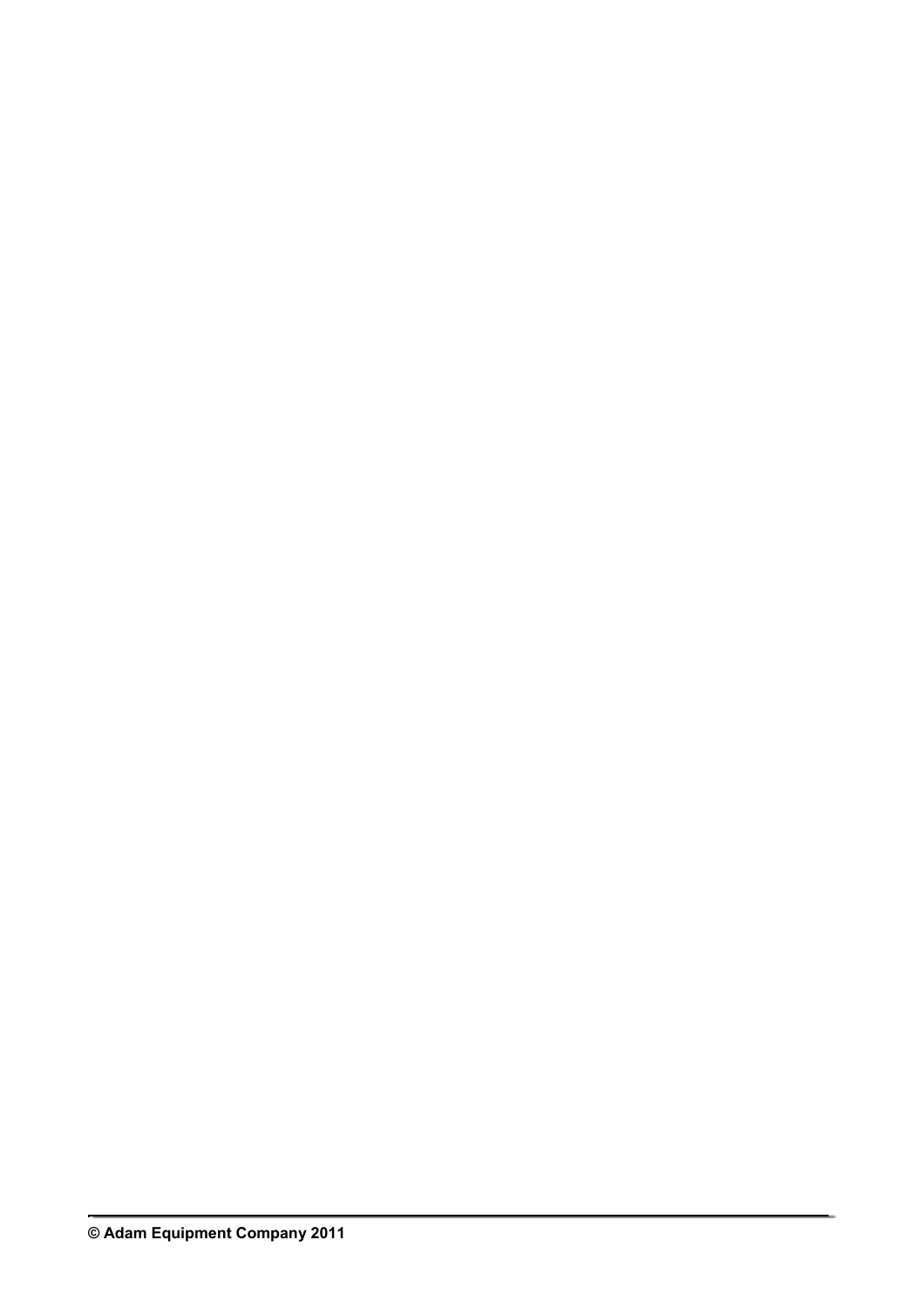## **CONTENTS**

| 1.0                                  |  |
|--------------------------------------|--|
| 2.0                                  |  |
| 3.0                                  |  |
| 3.1<br>3.2<br>3.3                    |  |
| 4.0                                  |  |
| 5.0                                  |  |
| 6.0                                  |  |
| 7.0                                  |  |
| 8.0                                  |  |
| 9.0                                  |  |
| 10.0                                 |  |
| 10.1<br>10.2<br>10.3<br>10.4         |  |
| 11.0                                 |  |
| 12.0                                 |  |
| 12.1<br>12.2<br>12.3                 |  |
| 13.0                                 |  |
| 13.1<br>13.2<br>13.3<br>13.4<br>13.5 |  |
|                                      |  |
| 15.0                                 |  |
| 16.0                                 |  |
| 17.0                                 |  |
|                                      |  |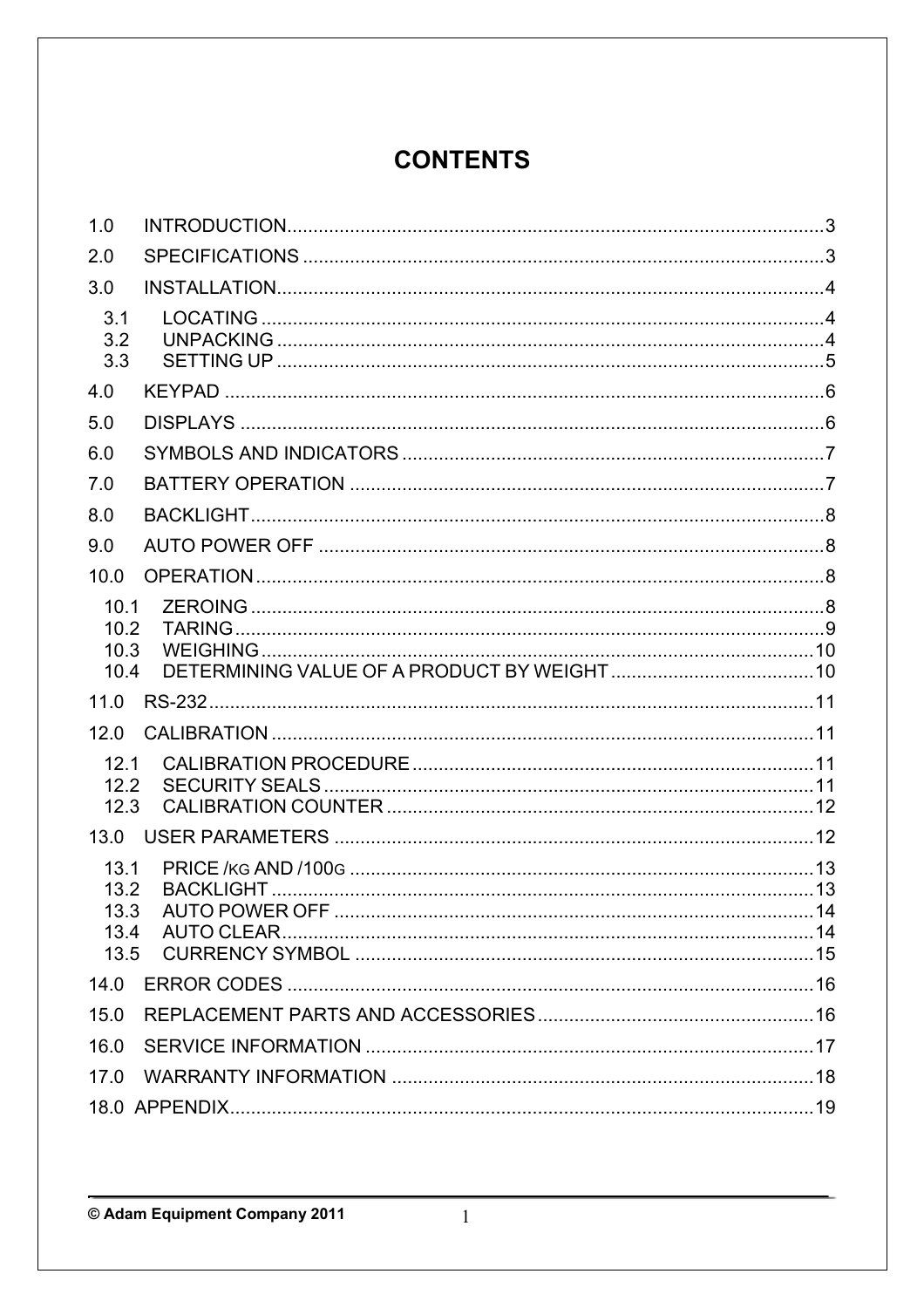**<sup>©</sup> Adam Equipment Company 2011** 2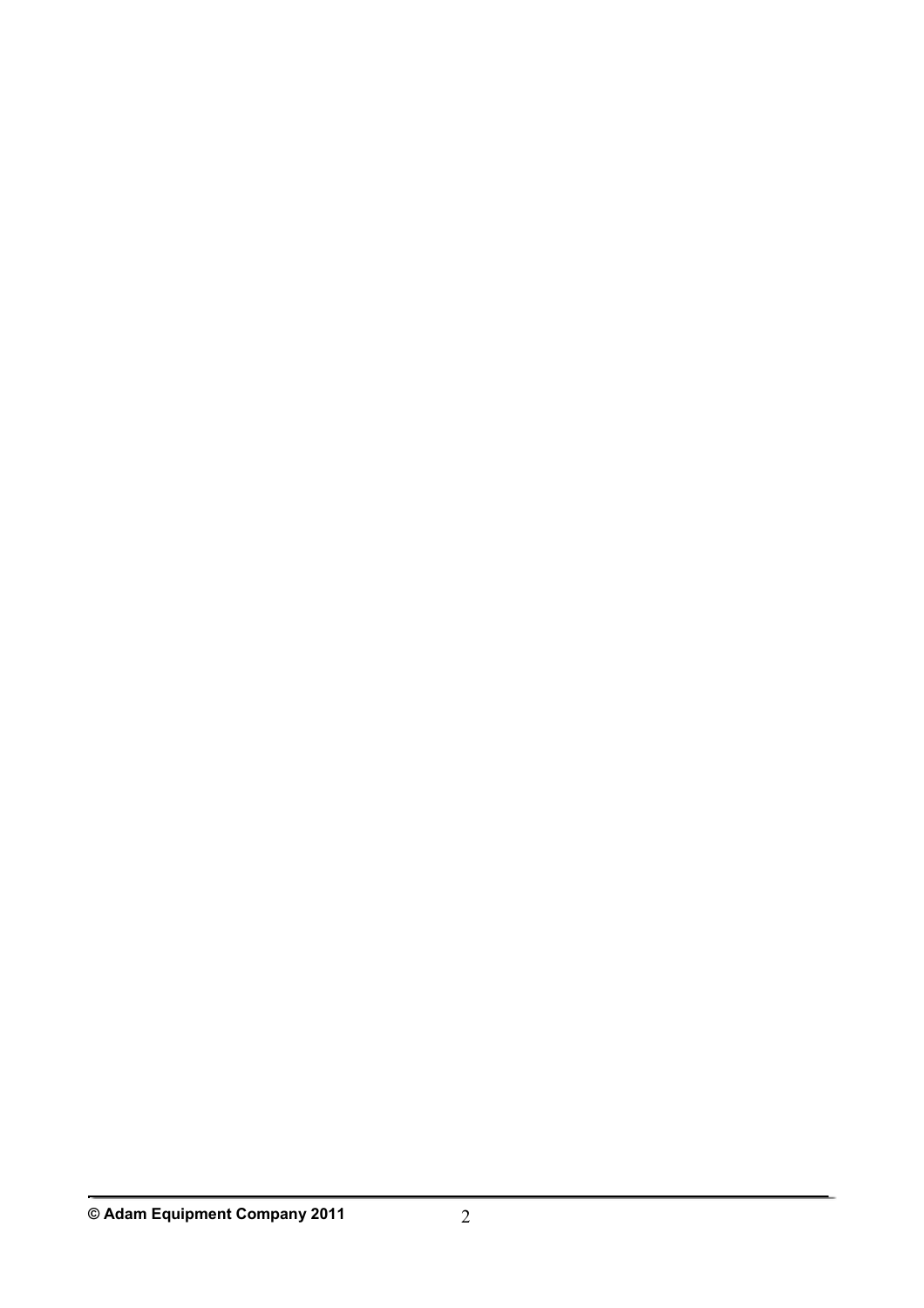## **1.0 INTRODUCTION**

The **WBZ** series of digital price-computing scales are EC Type approved, (type approval number T7476/TC7477) and the **WBZ..aM** series are NTEP approved scales, (type approval number 10-082).

These scales provide an accurate, fast and versatile method of computing price by weight.

- Stainless steel weighing platform on an ABS plastic base assembly which is sealed to IP 65, making it water-proof
- Level indicator with adjustable levelling feet
- Colour coded, sealed keypad
- Large backlit liquid crystal displays (LCD) on both front and back panels
- Displays for **Weight**, **Unit Price** and **Total Price** (or Price to Pay)
- Price per 100g and per kilogram (Not applicable in some counties)
- Price displayed in multiple currency
- Auto-sleep function
- Battery operated for portability
- 50 hours battery life when fully charged

#### **2.0 SPECIFICATIONS**

|                  | WBZ <sub>3</sub> | WBZ <sub>6</sub> | <b>WBZ 15</b>    |
|------------------|------------------|------------------|------------------|
| Capacity, Max.=  | 3 kg             | 6 kg             | 15 <sub>ka</sub> |
| Resolution, d=e= | $0.001$ kg       | 0.002 kg         | $0.005$ kg       |
| Tare, T=         | $-3$ kg          | $-6$ kg          | -9.995 kg        |

|                  | <b>WBZ 6aM</b>      | <b>WBZ 15aM</b>     | <b>WBZ 30aM</b>      |
|------------------|---------------------|---------------------|----------------------|
| Capacity, Max.=  | 6 lb / 3 kg         | 15 lb / 6 kg        | 30 lb /15 kg         |
| Resolution, d=e= | 0.002 lb / 0.001 kg | 0.005 lb / 0.002 kg | $0.01$ lb / 0.005 kg |
| Tare, T=         | $-6$ lb $/ -3$ kg   | -9.995 lb / -6 kg   | -30 lb / -9.995 kg   |

| <b>Operating Temperature</b> | $-10^{\circ}$ C to $40^{\circ}$ C   |
|------------------------------|-------------------------------------|
| Platform                     | 210 x 173 mm                        |
| Overall                      | 231 x 265 x 153 mm                  |
| <b>Battery Life</b>          | 50 hours typical*                   |
| Power                        | 12 VDC, 800 mA Power Supply Module- |
|                              | supplied as standard                |
| Net Weight                   | 3.3 kg / 7.26 lb                    |
|                              |                                     |

**\***Battery Life is less when the backlight is used.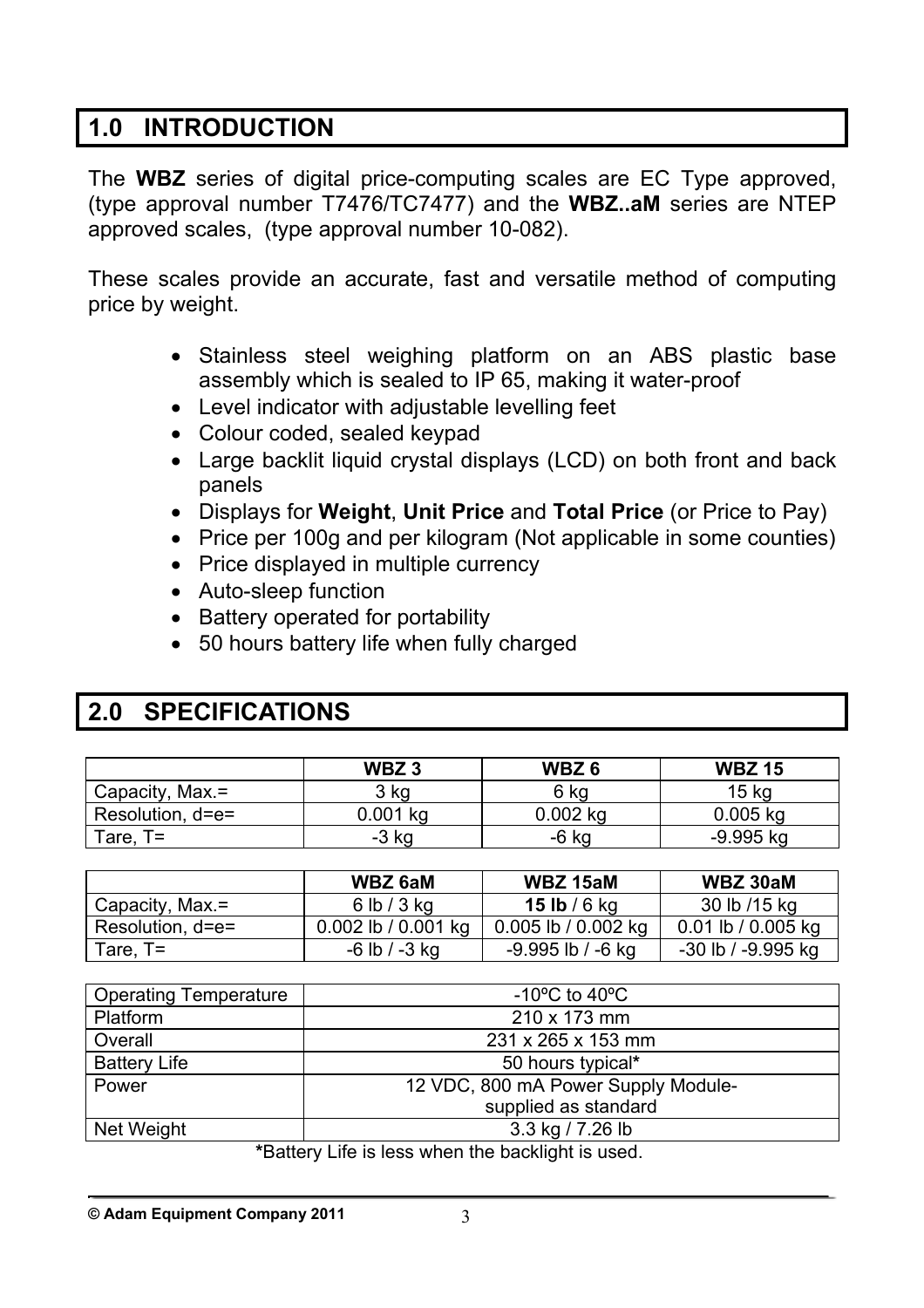## **3.0 INSTALLATION**

#### **3.1 LOCATING**



- The scales should not be placed in a location that will reduce the accuracy.
- Avoid extremes of temperature. Do not place in direct sunlight or near air conditioning vents.
- Avoid unsuitable tables. The table or floor must be rigid and not vibrate.
- Avoid unstable power sources. Do not use near large users of electricity such as welding equipment or large motors.
- Do not place near vibrating machinery.
- Avoid air movement such as from fans or opening doors. Do not place near open windows or air-conditioning vents.
- Keep the scales clean. Do not stack material on the scales when they are not in use.

#### **3.2 UNPACKING**

Inside the box you will find-

- $\checkmark$  The Scale
- $\checkmark$  Stainless Steel Pan
- $\checkmark$  Power supply Module
- An Instruction manual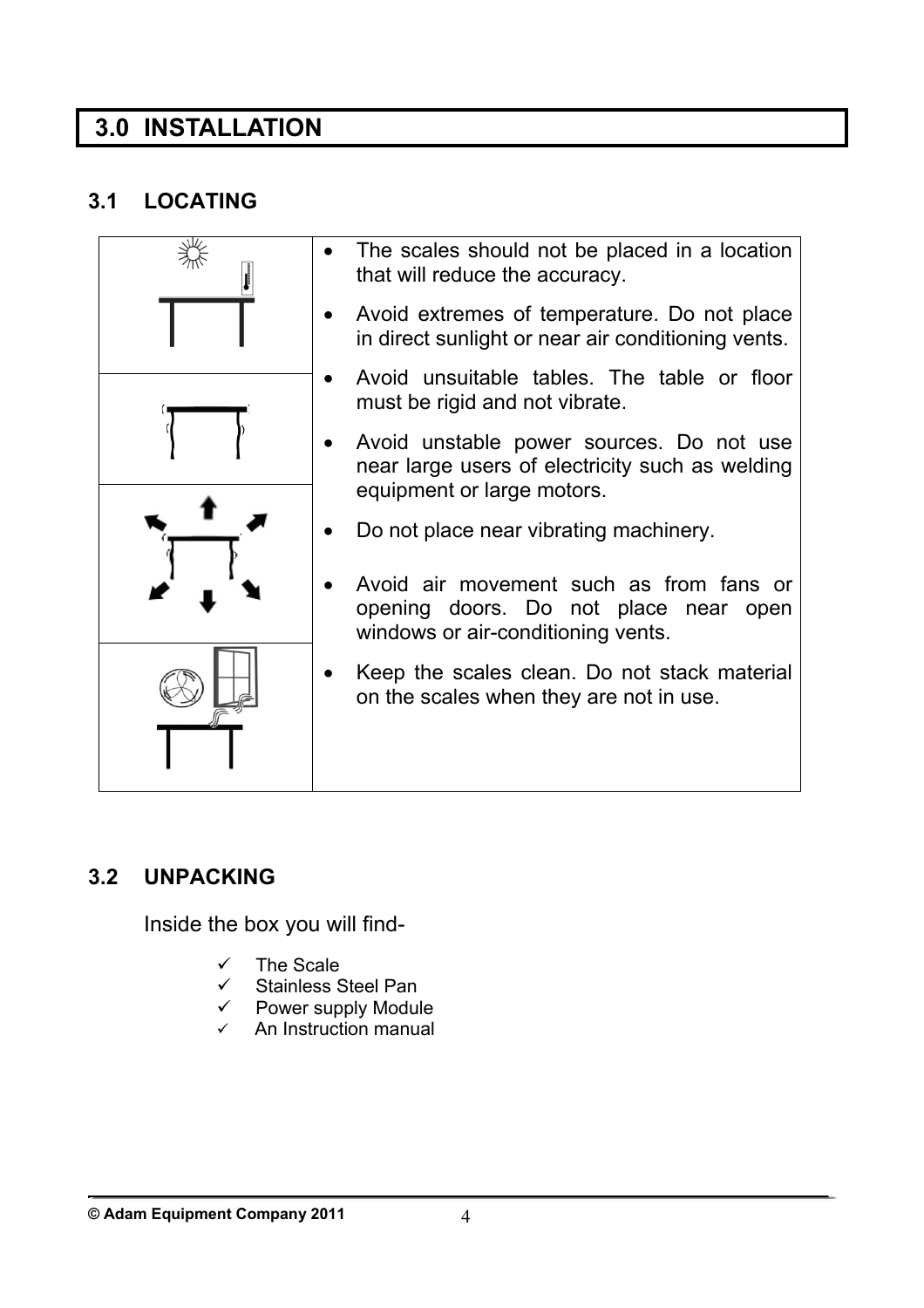#### **3.3 SETTING UP**

- The scale comes with a stainless steel platform, packed separately.
- Place the platform on the top. Do not press with excessive force as that could damage the load cell inside.
- Level the scale by adjusting the four feet. A spirit level is located at the rear panel.
- The scale should be adjusted such that the bubble in the spirit level is in the centre of the level and the scale is supported by all four feet.



 Attach the power supply module to the bottom of the scale and plug into the mains.



• Press the **[O/I]** key to start. The scale will first display the software revision, followed by a self-test.

| <u>000000  000000</u> |  |
|-----------------------|--|
| <b>*εsQQQQQN</b>      |  |
| ៱៵ឨឨឨឨឨឨឨ             |  |
|                       |  |

 At the end of the self-test it will display zero weight, if the zero condition has been achieved and the weighing unit that was in use last. A stable and zero symbol indicators are also displayed.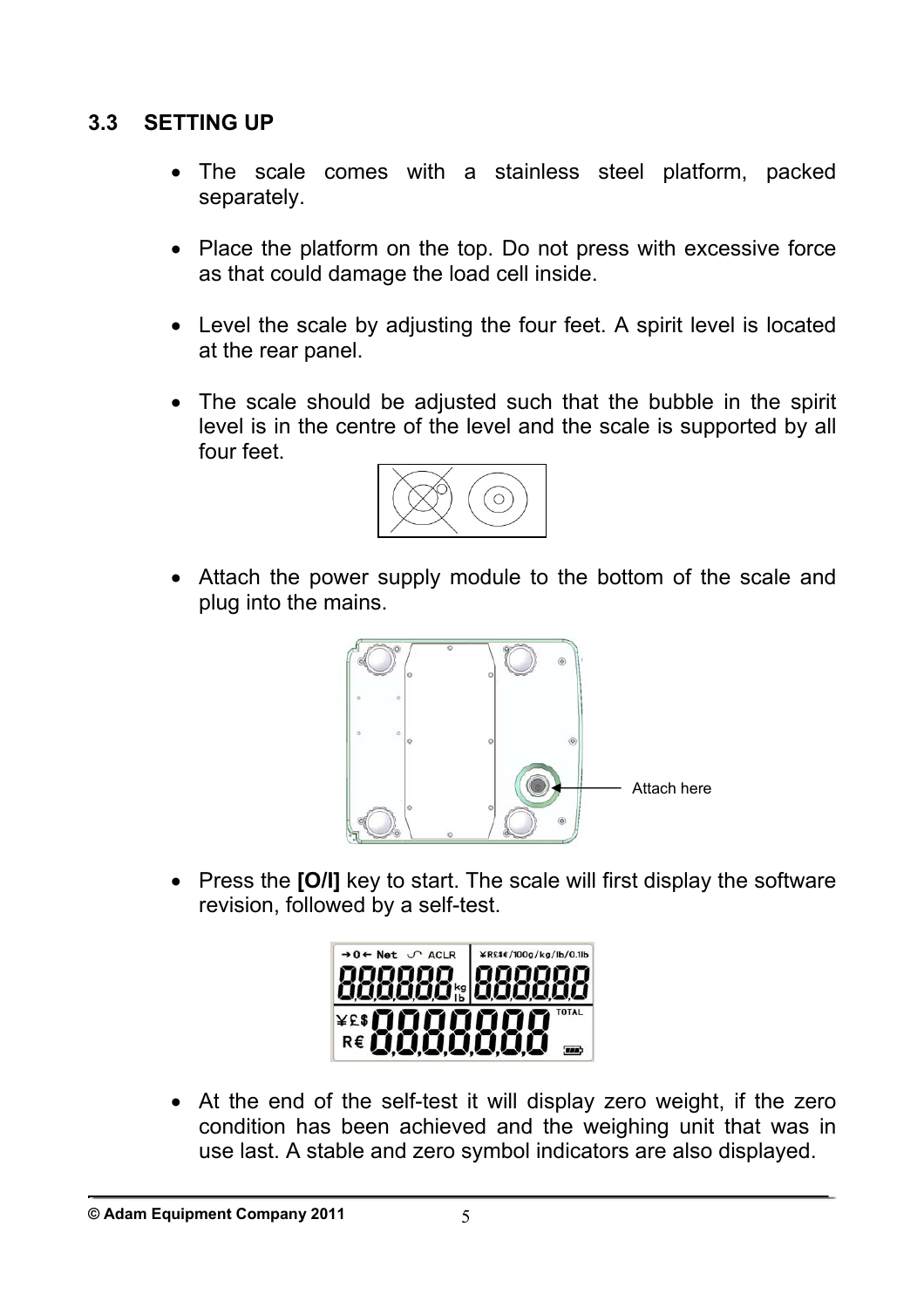## **4.0 KEYPAD**

| $[0]$ to $[9]$ | Numeric entry keys to set the unit price.<br>Some keys will have secondary functions if set at the factory<br>which are as follows: |                                                                                                                                                                                                                                                                                                   |  |
|----------------|-------------------------------------------------------------------------------------------------------------------------------------|---------------------------------------------------------------------------------------------------------------------------------------------------------------------------------------------------------------------------------------------------------------------------------------------------|--|
|                | $[0]$ / kg/100g<br>$[1]$ / bL<br>$[2]$ / SLEEp                                                                                      | Select price per kg or per 100g<br><b>Black-light Control</b><br>Control of Auto Off function<br>$[4]$ / $\in$ , £, \$, R, ¥, None Selection of monetary Symbol<br><b>NOTE:</b> All secondary functions may not be enabled for all<br>scales. This will depend on the location where the scale is |  |
| [>Z<]          | used and the settings performed at the factory.<br>Sets a new zero point                                                            |                                                                                                                                                                                                                                                                                                   |  |
| [Tare]         | Tares the scale to display zero.                                                                                                    |                                                                                                                                                                                                                                                                                                   |  |
| [0/l]          | Turns the power on and off.                                                                                                         |                                                                                                                                                                                                                                                                                                   |  |

## **5.0 DISPLAYS**



The display area is divided into 3 windows-

- 1. The **Weight** window shows the weight value along with the selected weighing unit. It also shows a zero, Net and stable symbol.
- 2. The **Unit Price** window has symbols to show the unit price per 100g or per kg. NOTE: Not allowed in some locations, this feature is disabled at the factory.
- 3. The **Total Price** window displays the price of the items on the scale. A symbol for the active currency is also shown.

The displays will show a decimal point for the **WBZ..aM** scales and a comma as shown above for the WBW scales.

A low battery symbol will indicate when the battery needs to be recharged.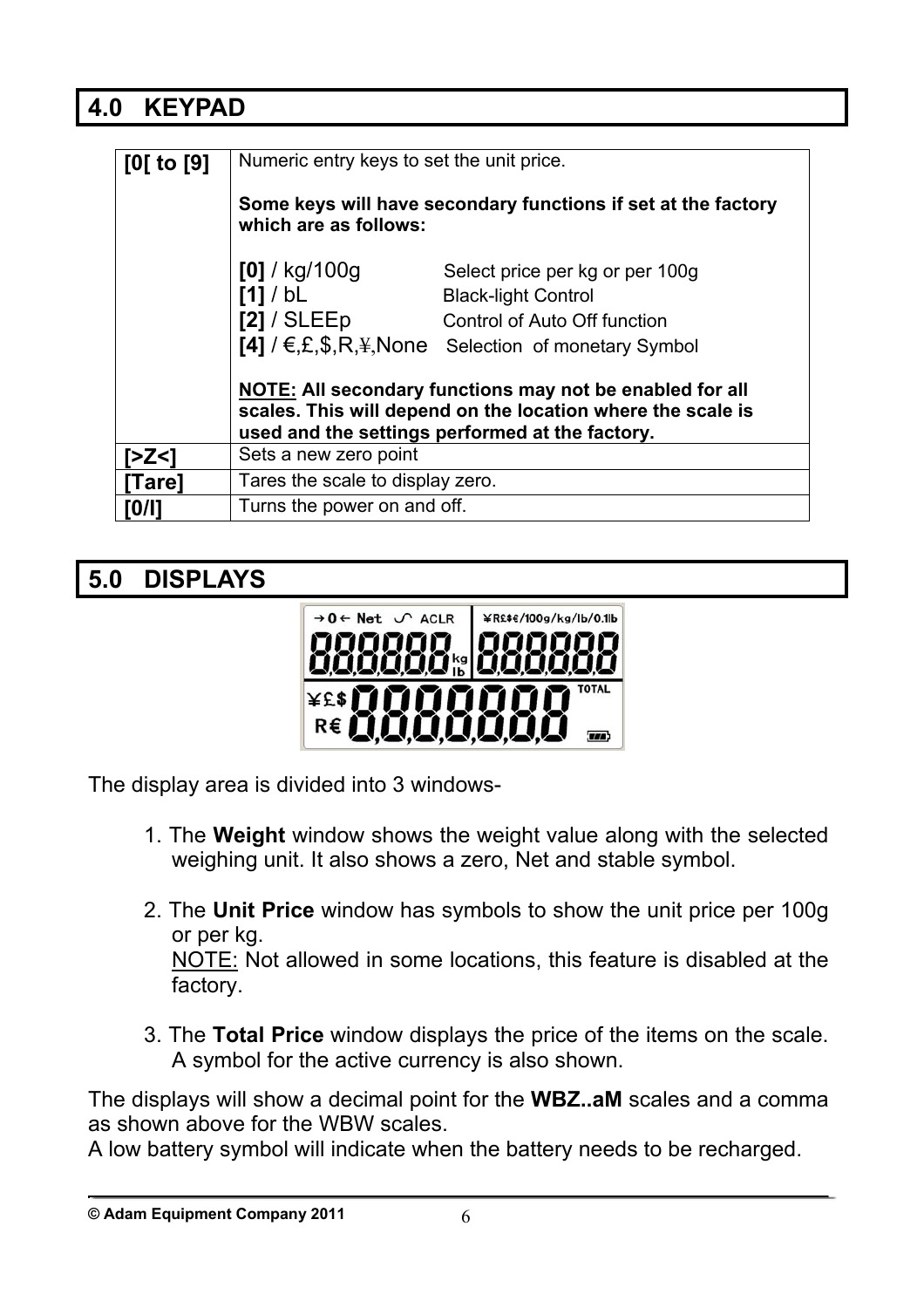## **6.0 SYMBOLS AND INDICATORS**

| <b>Symbols</b>                 | <b>Description</b>                                                                     |
|--------------------------------|----------------------------------------------------------------------------------------|
| $\rightarrow 0$                | Scale is in the zero position                                                          |
| <b>Net</b>                     | Net weight is being displayed                                                          |
|                                | Weighing result is stable                                                              |
| kg                             | Active weighing unit                                                                   |
| /kg, /100 g                    | Price per kilogram or per 100g                                                         |
| TTI)                           | Indicates full battery strength. Will show less number of bars<br>for weaker strength. |
| $\epsilon$ , £, \$, R, ¥, None | <b>Active Currency</b>                                                                 |

#### **7.0 BATTERY OPERATION**

- The scale has an internal rechargeable lead acid battery. This enables the scale operate for 50 hours when fully charged or less if the backlight is on.
- When the battery needs charging the low battery symbol will be on and the display will show "LO bAt" for a few seconds before turning off. The battery should be charged immediately.
- To charge the battery, simply connect the power supply module to the bottom of the scale. The low battery symbol will flash during the time the battery is being charged. The scale need not be turned on, however the symbol will not be on if the scale is off.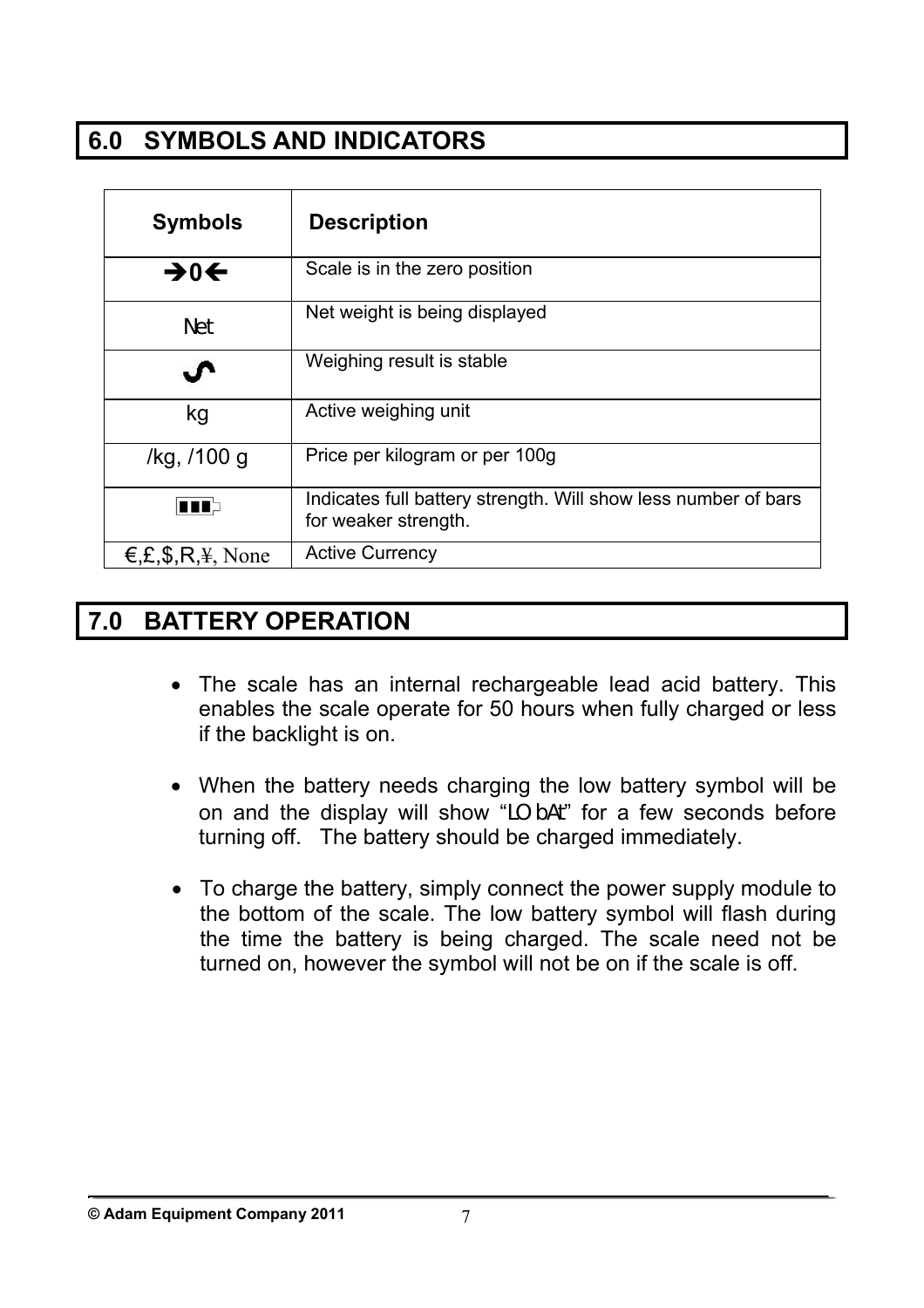- The battery should be charged for 12 hours for full capacity.
- Above the display is a LED to indicate the status of battery charging. When the scale is plugged into the mains power the internal battery will be charged. If the LED is green the battery is being charged. If it is red it is nearly discharged and yellow indicates the battery is increasing the charge level. Continue to charge overnight for a complete re-charge.

## **8.0 BACKLIGHT**

The backlight for the LCD can be set by the user to always off, always on or automatic (on only when the scale is in use or a key is pressed). See section 13.2.

## **9.0 AUTO POWER OFF**

The auto power off can be set by the user to disable the feature or to a preset time interval. See section 13.3.

## **10.0 OPERATION**

#### **10.1 ZEROING**

- You can press the  $[\rightarrow Z \leftarrow]$  key when the pan is empty to set the zero point from which all other weighing is measured.
- When the zero point is obtained the **Weight** display will show the Zero symbol.



 The scale has an automatic re-zeroing function to account for minor drifting or accumulation of material on the platform. However you may need to press  $[\rightarrow Z \leftarrow]$  again to re-zero the scale if small amounts of weight are shown when the platform is empty.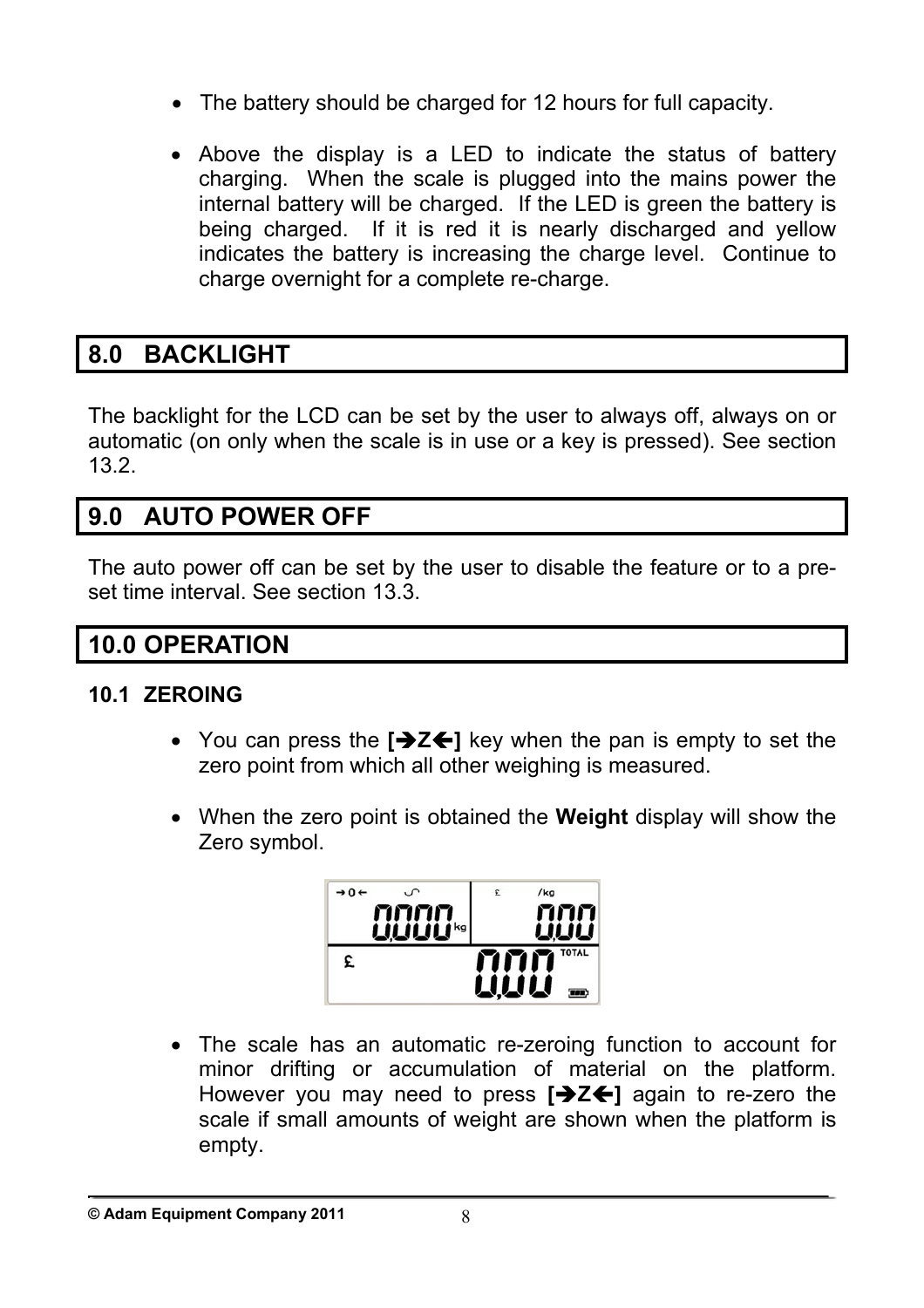#### **10.2 TARING**

- Taring is used to eliminate the weight of a container so that only the net weight is displayed. On the WBZ 15 scales the tare is limited to 9.995kg. Weight above this amount will not be tared.
- Zero the scale by pressing  $[\rightarrow Z \leftarrow]$  if necessary. The zero indicator will be on.



• Place an empty container on the platform. The weight of the container will be displayed.



 Press **[Tare]** to zero the scale. The weight that was displayed is stored as the tare value and that value is subtracted from the display, leaving zero on the display. The **Net** indicator will be on. As product is added only the weight of the product will be shown.



• When the product and container are removed the weight display will show a negative value. If a different container is to be used, remove this negative tare value by pressing the **[Tare]** once more.



**Note:** If the capacity of the scale is 6000g and a container weighing 2350g is used and tared, the scale can then be used to weigh the material of up to 3650g.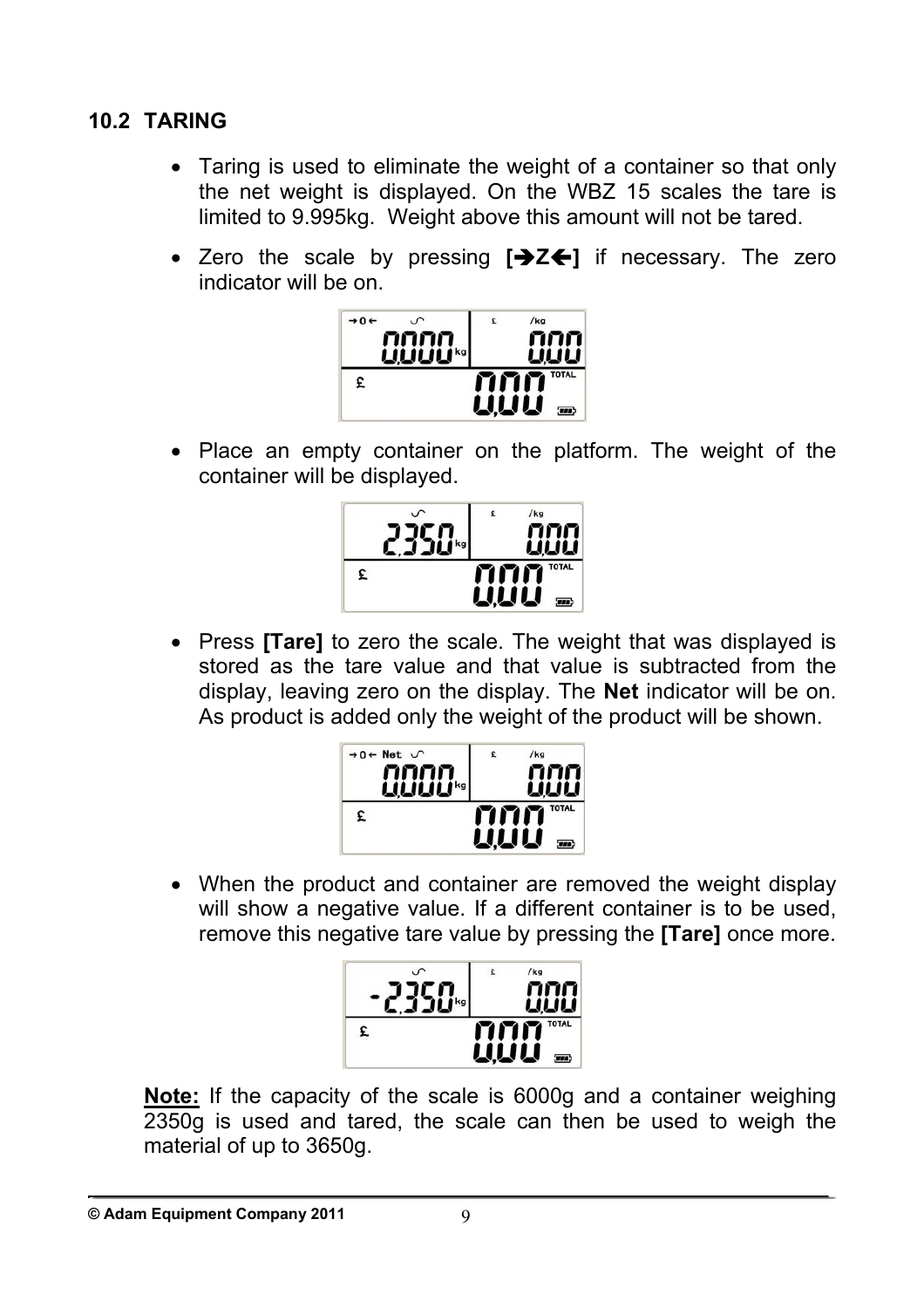#### **10.3 WEIGHING**

To determine the weight of a sample, first tare an empty container if used, then place the sample in the container. The **Weight** window will show the weight and the unit of weight currently in use.



To hide the currency symbol, set the currency to "None". See section 13.5.

#### **10.4 DETERMINING VALUE OF A PRODUCT BY WEIGHT**

- To determine the cost of a product by weight, it is necessary to enter the unit price per kilogram or per 100g using the numeric keys.
- The **Weight** display will show the net weight, the **Unit Price** display will show the price per kg or per 100g**.** The **Total Price** display will show the computed value for the total price.

|                                                             | <b>Display will show</b> |                                                |                                                 |
|-------------------------------------------------------------|--------------------------|------------------------------------------------|-------------------------------------------------|
|                                                             | Weight<br>(in kg)        | <b>Unit Price</b><br>(in selected<br>currency) | <b>Total Price</b><br>(in selected<br>currency) |
| Place a container on the<br>scale and Press [Tare]          | 0.000                    | 0.00                                           | 0.00                                            |
| Place the items on the<br>platform                          | 1.300                    | 0.00                                           | 0.00                                            |
| Enter the unit price. The total<br>price will be displayed. | 1.300                    | 5.00                                           | 6.50                                            |

#### **Example:**

• If a different unit price is required simply enter a new unit price. It may be necessary to remove the weight to return the scale to zero before a new value is allowed to be entered.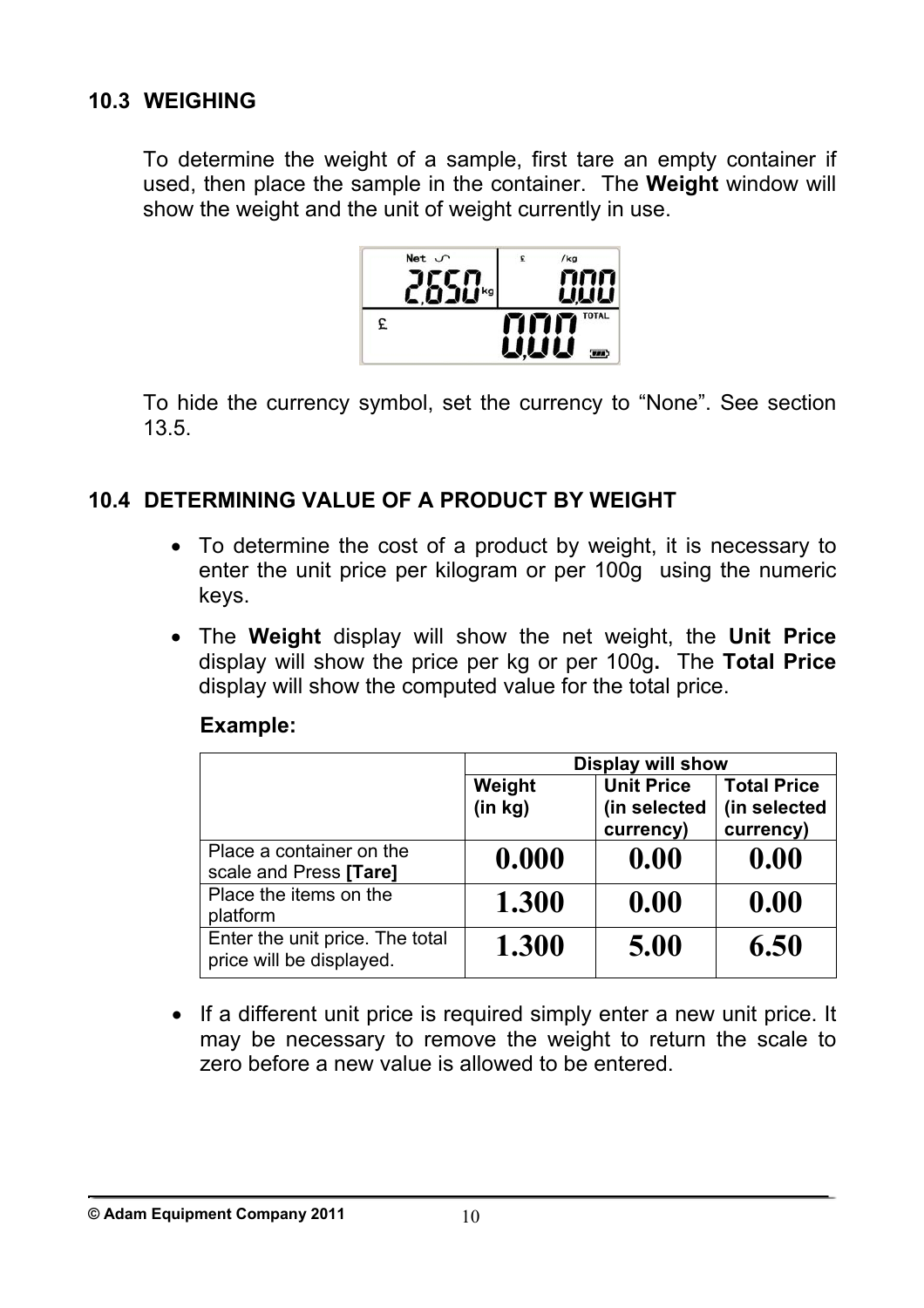#### **11.0 RS-232**

Not available for WBZ Scales.

#### **12.0 CALIBRATION**

#### **12.1 CALIBRATION PROCEDURE**

The scales have methods to either prevent or control unauthorised calibration. If the Calibration Counters are enabled the scales can be calibrated without breaking the seals, however the counters will be incremented to identify a calibration or change in parameters.

If the scales do not have the counters enabled then access is controlled by breaking the seals on the scale to gain access to the circuit boards inside. See the figures on the security seal as given below.

**WARNING:** BREAKING OF THE SEALS MAY MAKE IT ILLEGAL TO USE THE SCALES FOR SALES OF GOODS. CONTACT YOUR TRADING STANDARDS OFFICE FOR FURTHER ASSISTANCE.

#### **12.2 SECURITY SEALS**



#### **© Adam Equipment Company 2011** 11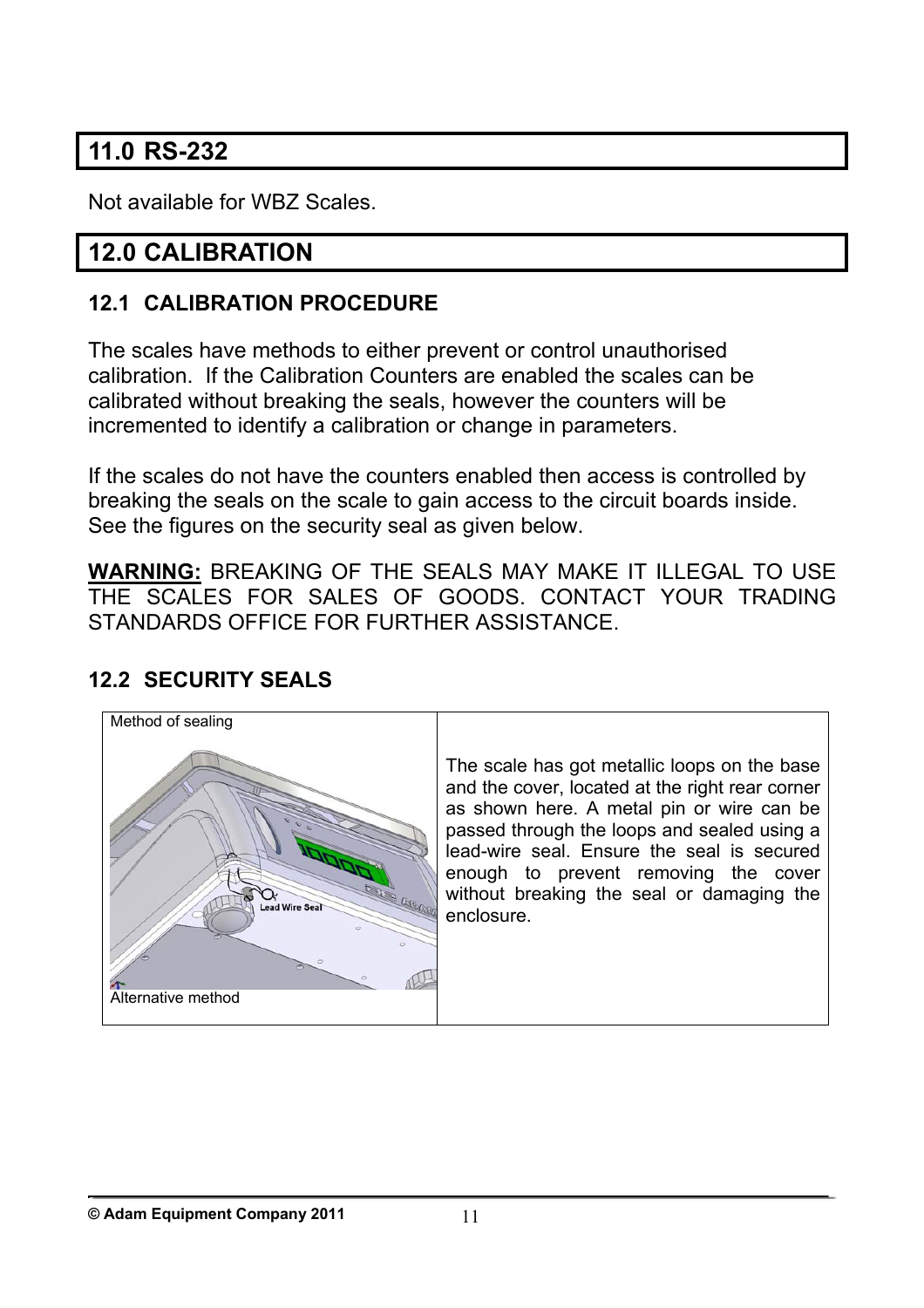

An alternative method would be to use tamper-evident labels over the screw on the bottom cover and over the joint between the top and the bottom cover as shown in the adjacent figure.

Metrology labels and additional security measures may be added to the scale as required by the national legislation.

**NOTE:** IF THIS SEAL IS BROKEN THE SCALE MUST BE RE-SEALED BY THE RELEVANT AUTHORITIES USING EITHER THE LEAD WIRE SEAL OR AN ACCEPTABLE SEAL BETWEEN THE COVER AND THE BASE.

**WBZ..aM SECURITY SEALS:** The device is equipped with a Category 1 Audit Trail. In addition a lead & wire and/or a paper security seal may be installed. To access the audit trail press the ( 5 ) button for 3 seconds.

The display will flash the calibration counter and the configuration counter.

#### **12.3 CALIBRATION COUNTER**

The scales are sealed to prevent unauthorised calibration. However it is possible to calibrate the scales as the software includes a counter to keep track of how many times the scale has been calibrated and this value is recorded on the scale so that future inspections can see if the scale has had the counters incremented.

See the WBZ Service manual for details.

### **13.0 USER PARAMETERS**

The user has access to the following parameters to change the way the scale will operate. **Some of these parameters can not be set by the user if they are disabled at the factory.** 

To access these parameters hold the specific keys as described in the following sections for about **4 seconds** during the normal operation. The respective parameter will be shown with the current setting sounding a beep.

To change the setting-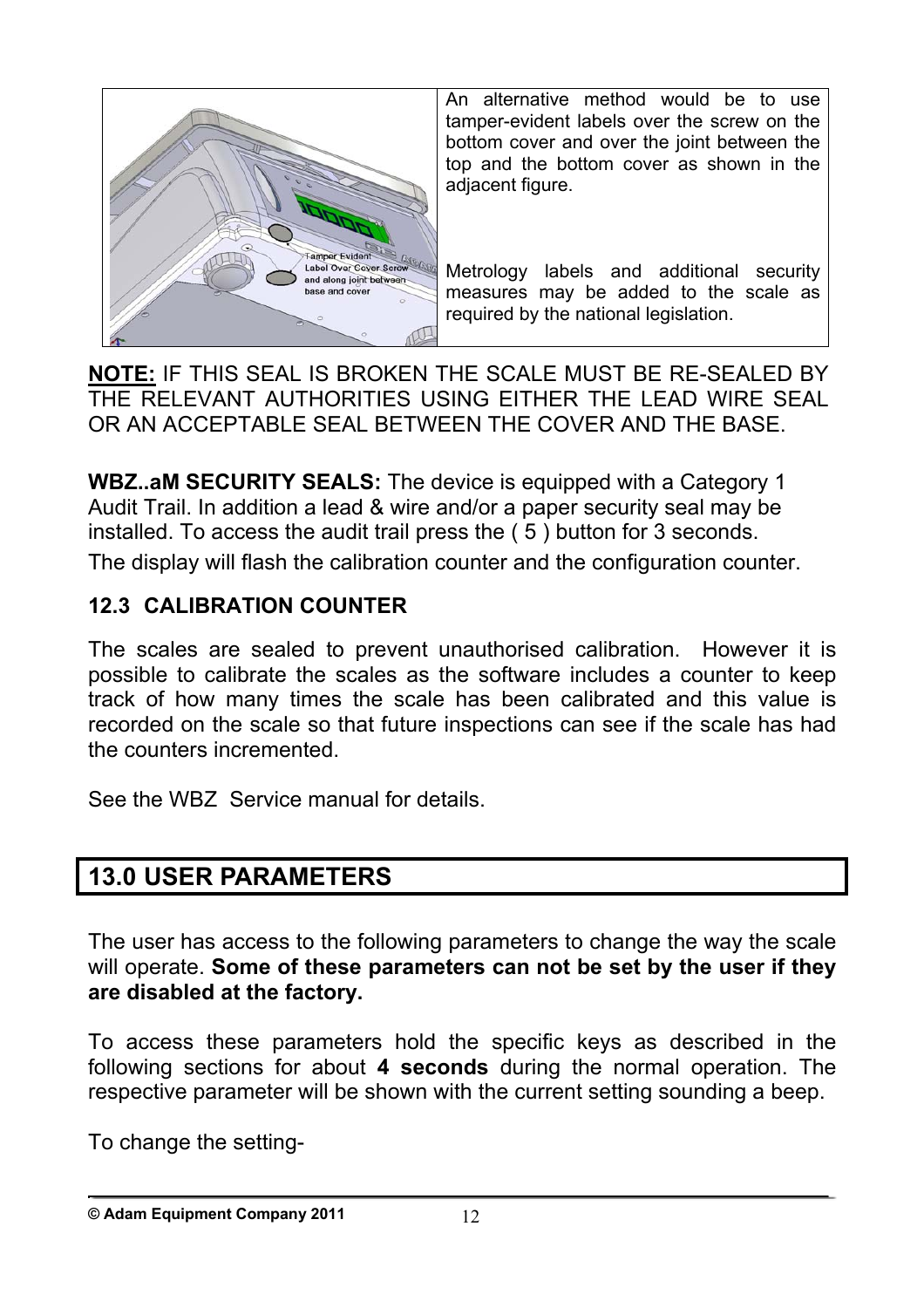- Press the **[0]** key to scroll through the available options.
- When the desired setting is displayed, press the **[Tare]** key to save the setting. The scale will return to weighing.
- Press the **[→Z←]** key to exit a parameter.

#### **13.1 PRICE /kg AND /100g**

#### **NOTE: Not applicable for South Africa and Far East as this feature is disabled at the factory.**

The scale can be set to display the total cost using the unit price per kilogram or the price per 100g. To set this parameter-

- Press and hold the **[0]** key for about **4 seconds** during the normal operation.
- Press the **[0]** key to toggle between "Unit kg" and "Unit 100g".
- Press **[Tare]** to save the desired setting. The scale will return to weighing

#### **13.2 BACKLIGHT**

The backlight may be set by the user. If the backlight is set to off, the battery life will be maximised. With the backlight in operation the battery life will be less depending on the extent the scale is used. To set this parameter-

- Press and hold the **[1]** key for about **4 seconds** during the normal operation.
- Press the **[0]** key to scroll through the following options-

| "bl " " AU "    | Backlight will be automatically on when a weight<br>is on the platform or when a key is pressed and<br>will turn off after a few seconds when the weight<br>is zero or after a while, the last key was pressed. |
|-----------------|-----------------------------------------------------------------------------------------------------------------------------------------------------------------------------------------------------------------|
| " bl " " of F " | Backlight will be always off                                                                                                                                                                                    |
| " bl " " on "   | Backlight will be always on                                                                                                                                                                                     |

• Press **[Tare]** to save the desired setting. The scale will return to weighing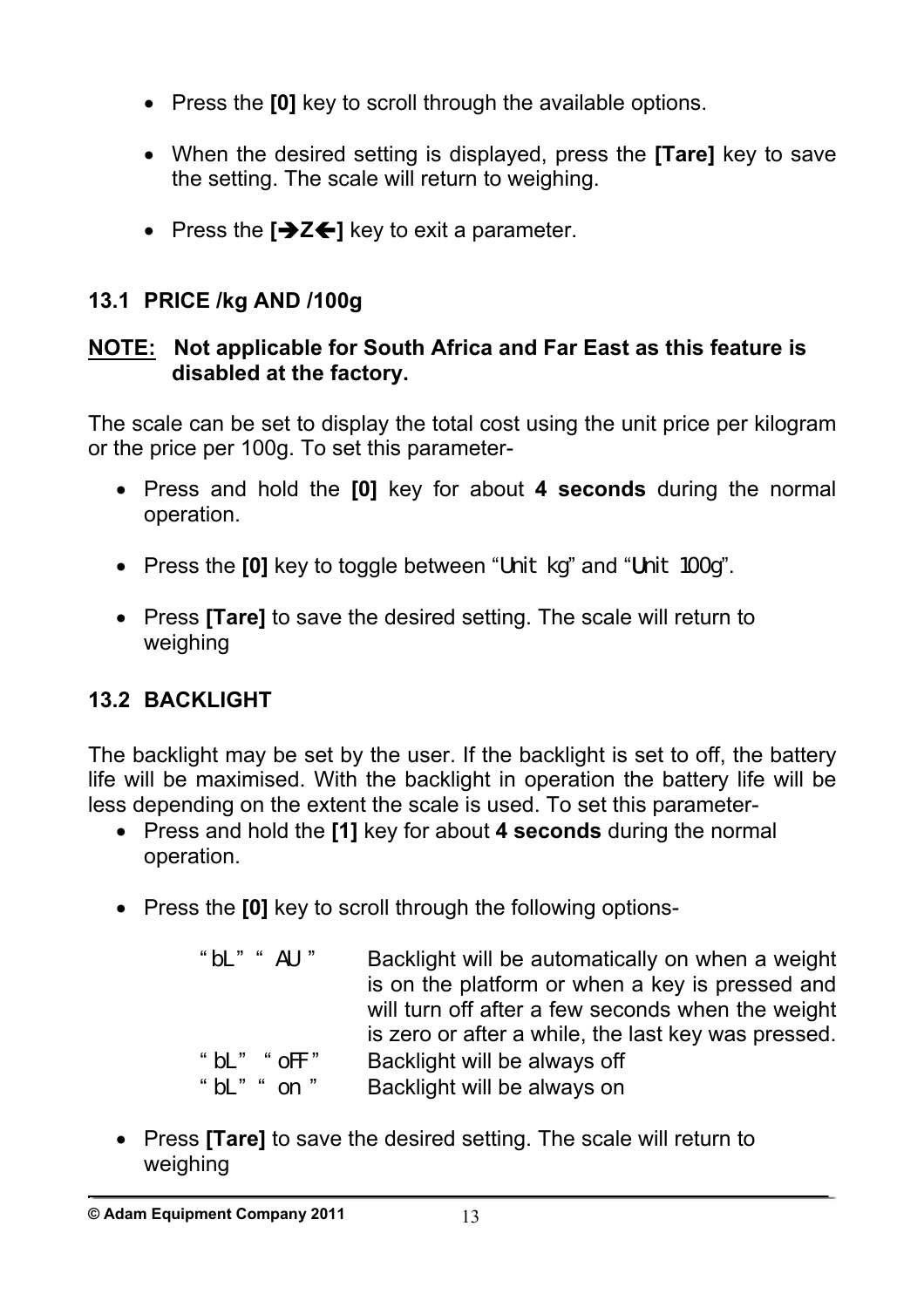#### **13.3 AUTO POWER OFF**

This parameter may be enabled or disabled by the user. If enabled, when the scale is not used for some time (as pre-set by the user under this function) it will switch off automatically. To set this parameter-

- Press and hold the **[2]** key for about **4 seconds** during the normal operation.
- Press the **[0]** key to scroll through the following options-

| "SLEEP" | "ModE" | "በ"  | Auto sleep mode disabled    |
|---------|--------|------|-----------------------------|
| "SLEEP" | "ModE" | "1"  | Auto sleep after 1 minute   |
| "SLEEP" | "ModE" | "5"  | Auto sleep after 5 minutes  |
| "SLEEP" | "ModE" | "10" | Auto sleep after 10 minutes |

 Press the **[Tare]** key to save the desired setting. The scale will return to weighing.

#### **13.4 AUTO CLEAR**

The scale can be set to clear or retain the current unit price when the weight on the scale is removed. To set this parameter-

- Press and hold the **[3]** key for about **4 seconds** during the normal operation.
- Press the **[0]** key to scroll through the following options-
	- "A CLr " " on " Automatically clear the price per unit price when the weight on the scale is removed
	- " A CLr " " oFF " Will not automatically clear the unit price so that other items of the same cost can be weighed.
- Press **[Z/T]** to save the desired setting. The scale will return to weighing
- **NOTE:** If the Auto Clear function is not available (disabled at the factory) the scale will double beep and continue without interruption when the **[3]**  key is held for 4 seconds.

**© Adam Equipment Company 2011** 14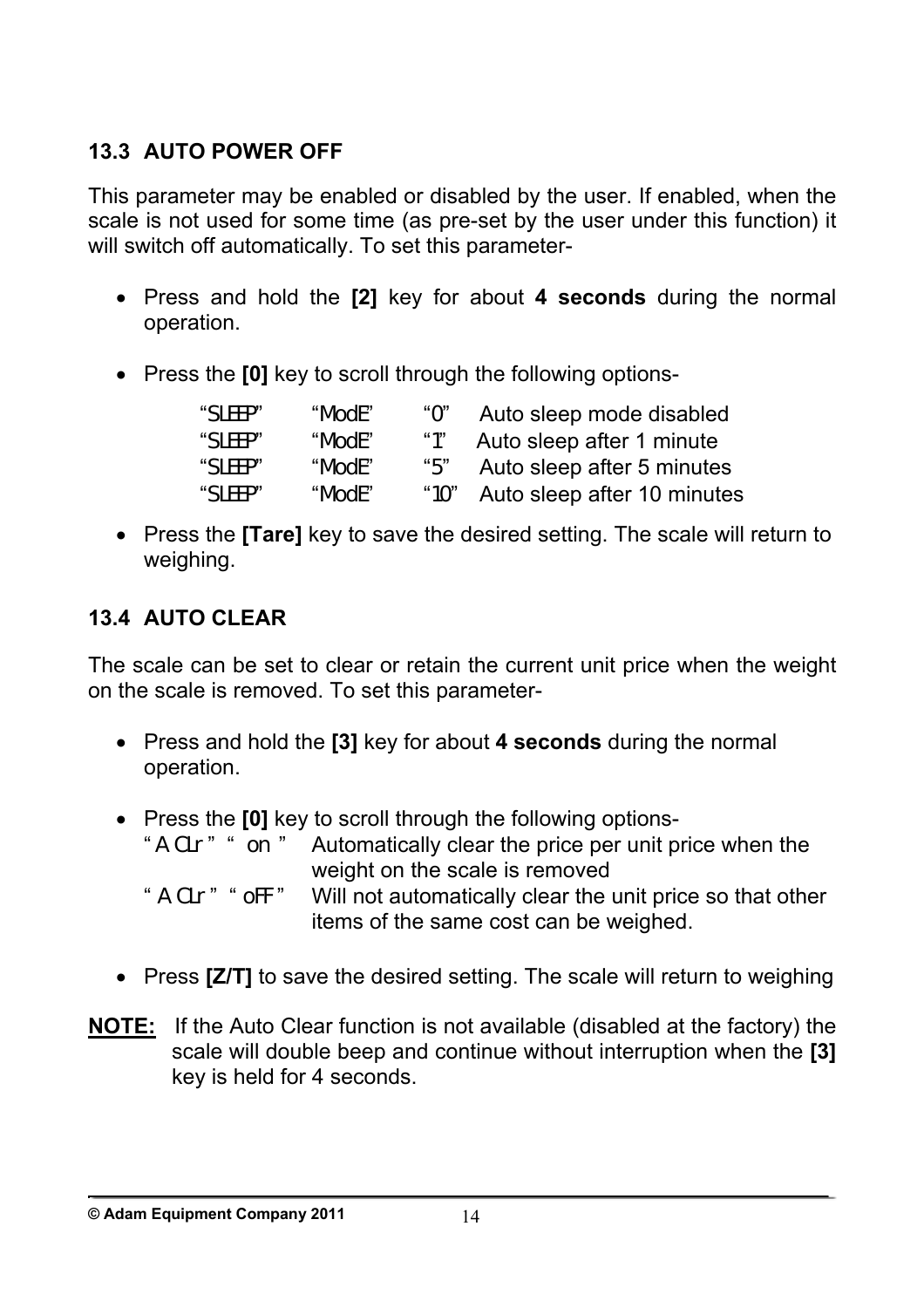#### **13.5 CURRENCY SYMBOL**

User can select the currency symbol from the options-  $\epsilon$ , £, \$, R, ¥, None (no symbol). To set the currency-

- Press and hold the **[4]** key for about **4 seconds** during the normal operation
- Press the **[0]** key to scroll through the following options
- Press the **[Tare]** key to save the desired setting. The scale will return to weighing. The selected symbol is displayed in the **Unit Price** and **Total Price** window.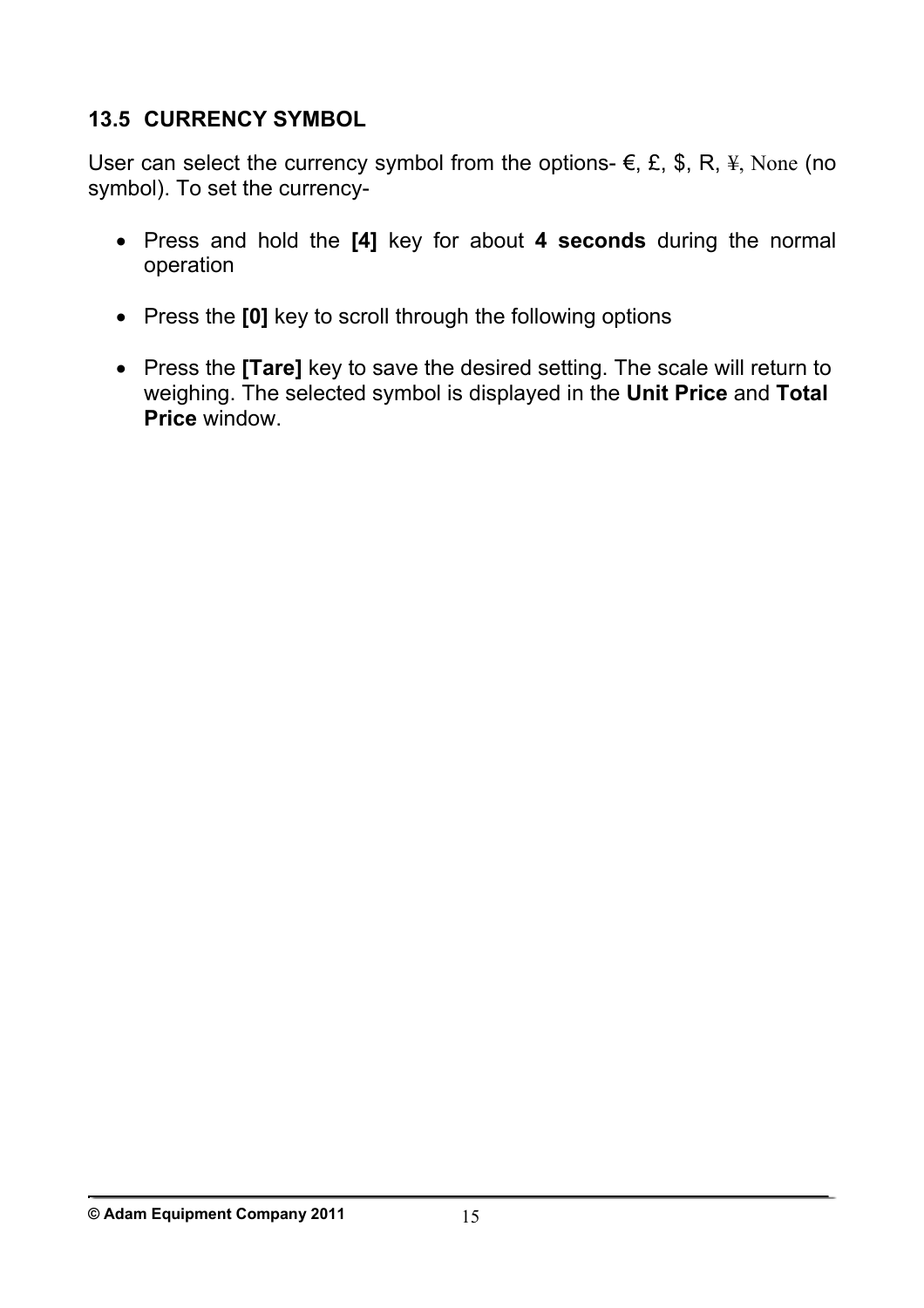#### **14.0 ERROR CODES**

During the initial power-on testing or during operation, the scale may show an error message. If an error message is shown, repeat the step that caused the message. If the error is still shown contact your supplier for support.

| <b>ERROR</b>     | <b>DESCRIPTION</b>                                                                             | <b>POSSIBLE CAUSES</b>                                                                                                                                                                          |
|------------------|------------------------------------------------------------------------------------------------|-------------------------------------------------------------------------------------------------------------------------------------------------------------------------------------------------|
| Err <sub>4</sub> | Initial Zero is greater than<br>allowed when power is turned<br>on or the Zero key is pressed. | Weight is on the pan when<br>turning the scale on.<br>Excessive weight on the<br>pan<br>when zeroing scale.<br>Improper calibration of the scale.<br>Damaged load cell.<br>Damaged Electronics. |
| Err <sub>6</sub> | A/D count is not correct when<br>turning the scale on.                                         | Platform is not installed.<br>Load cell is damaged.<br>Electronics is damaged.                                                                                                                  |

#### **15.0 REPLACEMENT PARTS AND ACCESSORIES**

If you need to order any spare parts and accessories, contact your supplier or Adam Equipment. A partial list of such items is as follows-

| <b>Power Supply Module</b> | • Stainless Steel Pan |
|----------------------------|-----------------------|
| <b>Replacement Battery</b> | In use cover          |
|                            |                       |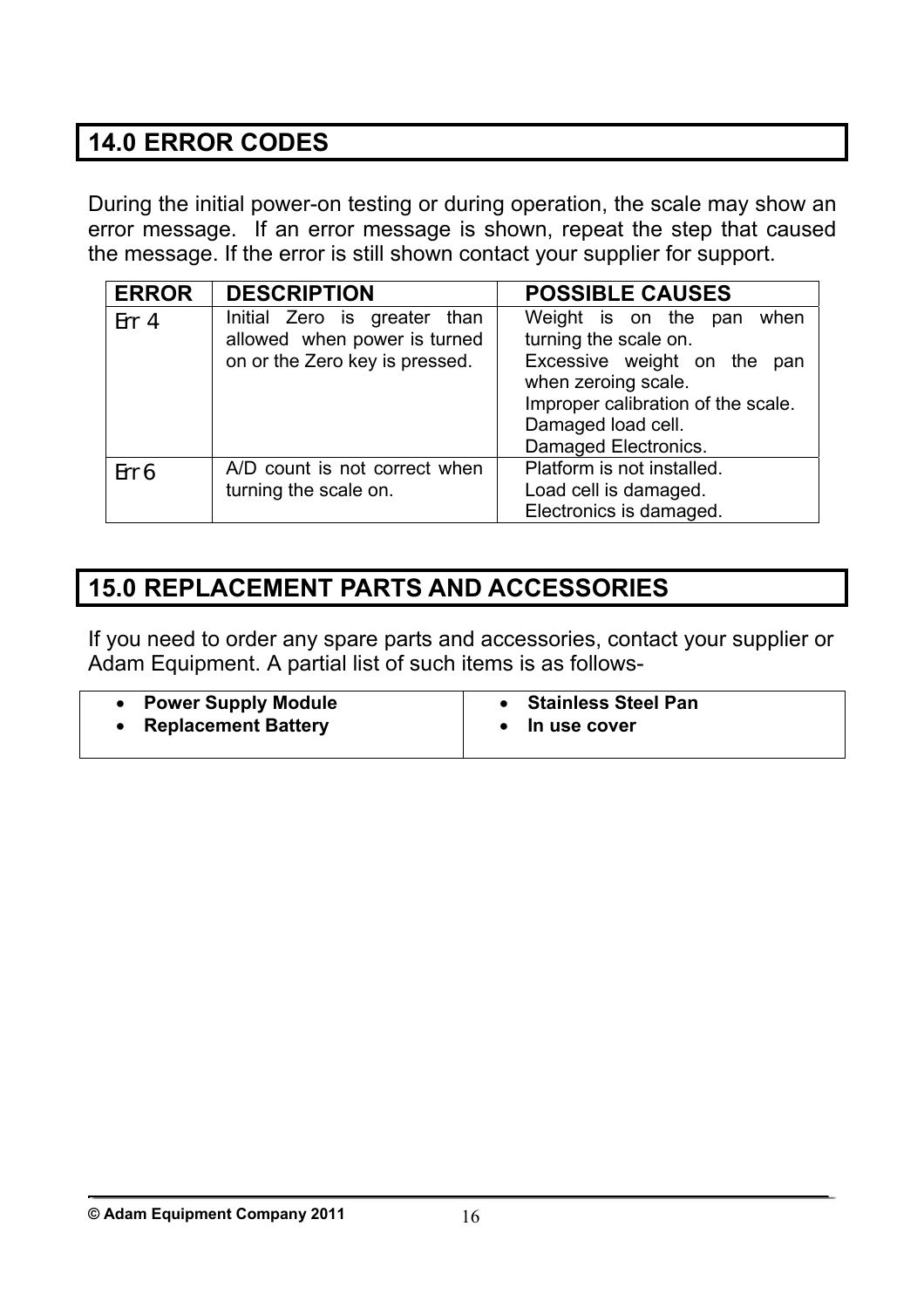#### **16.0 SERVICE INFORMATION**

This manual covers the details of operation. If you have a problem with the scale that is not directly addressed by this manual then contact your supplier for assistance. In order to provide further assistance, the supplier will need the following information which should be kept ready:

#### **A. Details of your company**

-Name of your company:

-Contact person's name:

 -Contact telephone, e-mail, fax or any other methods:

**B. Details of the unit purchased** (This part of information should always be available for any future correspondence. We suggest you to fill in this form as soon as the unit is received and keep a print-out in your record for ready reference.)

| Model name of the scale:                   | <b>WBZ</b> |
|--------------------------------------------|------------|
| Serial number of the unit:                 |            |
| Software revision number                   |            |
| (Displayed when power is first turned on): |            |
|                                            |            |
| Date of Purchase:                          |            |
|                                            |            |
| Name of the supplier and place:            |            |

#### **C. Brief description of the problem**

Include any recent history of the unit. For example:

-Has it been working since it's delivered

-Has it been in contact with water

-Damaged from a fire

- -Electrical Storms in the area
- -Dropped on the floor, etc.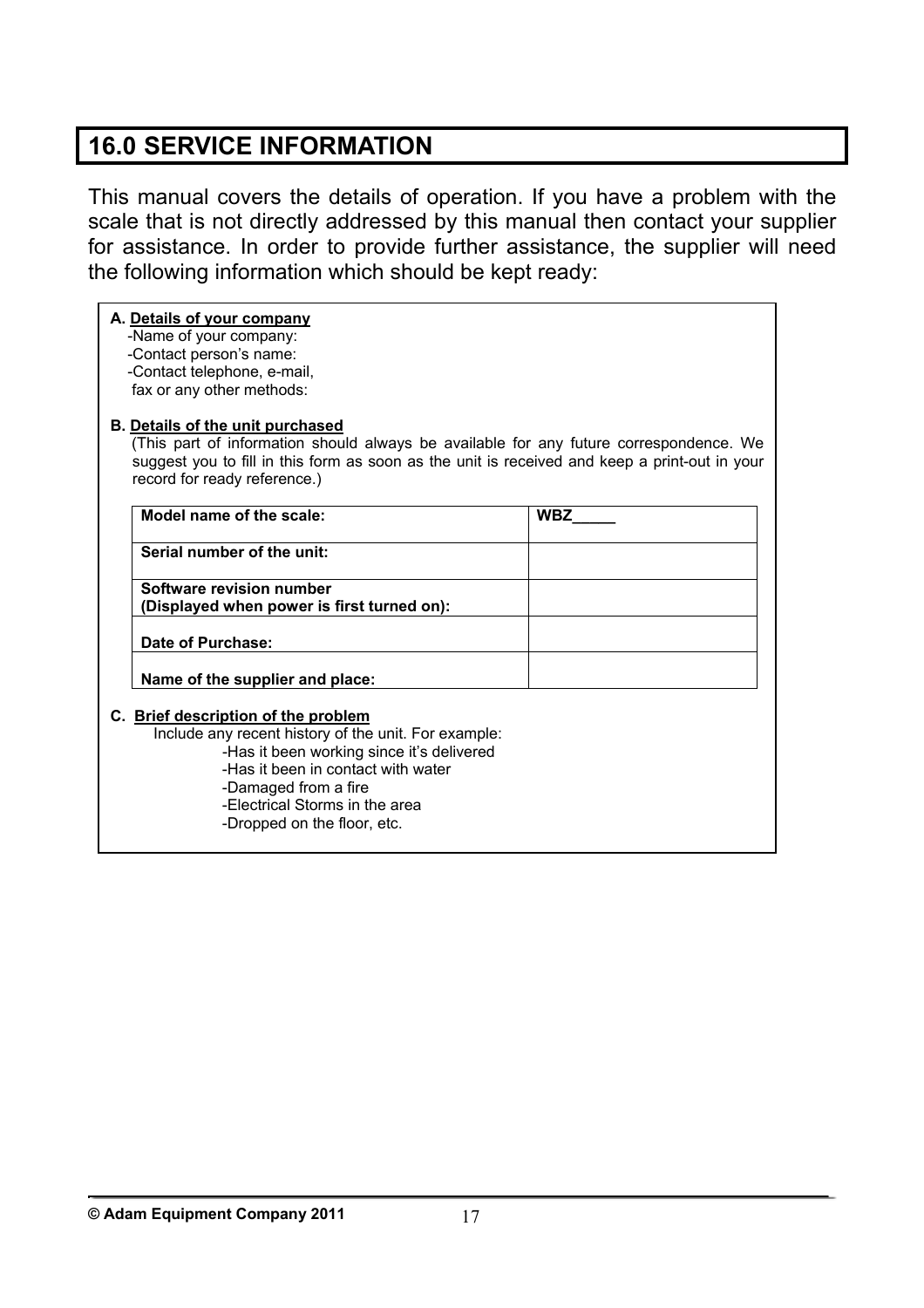#### **17.0 WARRANTY INFORMATION**

**Adam Equipment offers Limited Warranty (Parts and Labour) for the components failed due to defects in materials or workmanship. Warranty starts from the date of delivery.** 

**During the warranty period, should any repairs be necessary, the purchaser must inform its supplier or Adam Equipment Company. The company or its authorised Technician reserves the right to repair or replace the components at any of its workshops depending on the severity of the problems. However, any freight involved in sending the faulty units or parts to the service centre should be borne by the purchaser.** 

**The warranty will cease to operate if the equipment is not returned in the original packaging and with correct documentation for a claim to be processed. All claims are at the sole discretion of Adam Equipment.** 

**This warranty does not cover equipment where defects or poor performance is due to misuse, accidental damage, exposure to radioactive or corrosive materials, negligence, faulty installation, unauthorised modifications or attempted repair or failure to observe the requirements and recommendations as given in this User Manual. Additionally rechargeable batteries (where supplied) are not covered under warranty.** 

**Repairs carried out under the warranty does not extend the warranty period. Components removed during the warranty repairs become the company property.** 

**The statutory right of the purchaser is not affected by this warranty. The terms of this warranty is governed by the UK law. For complete details on Warranty Information, see the terms and conditions of sale available on our web-site.**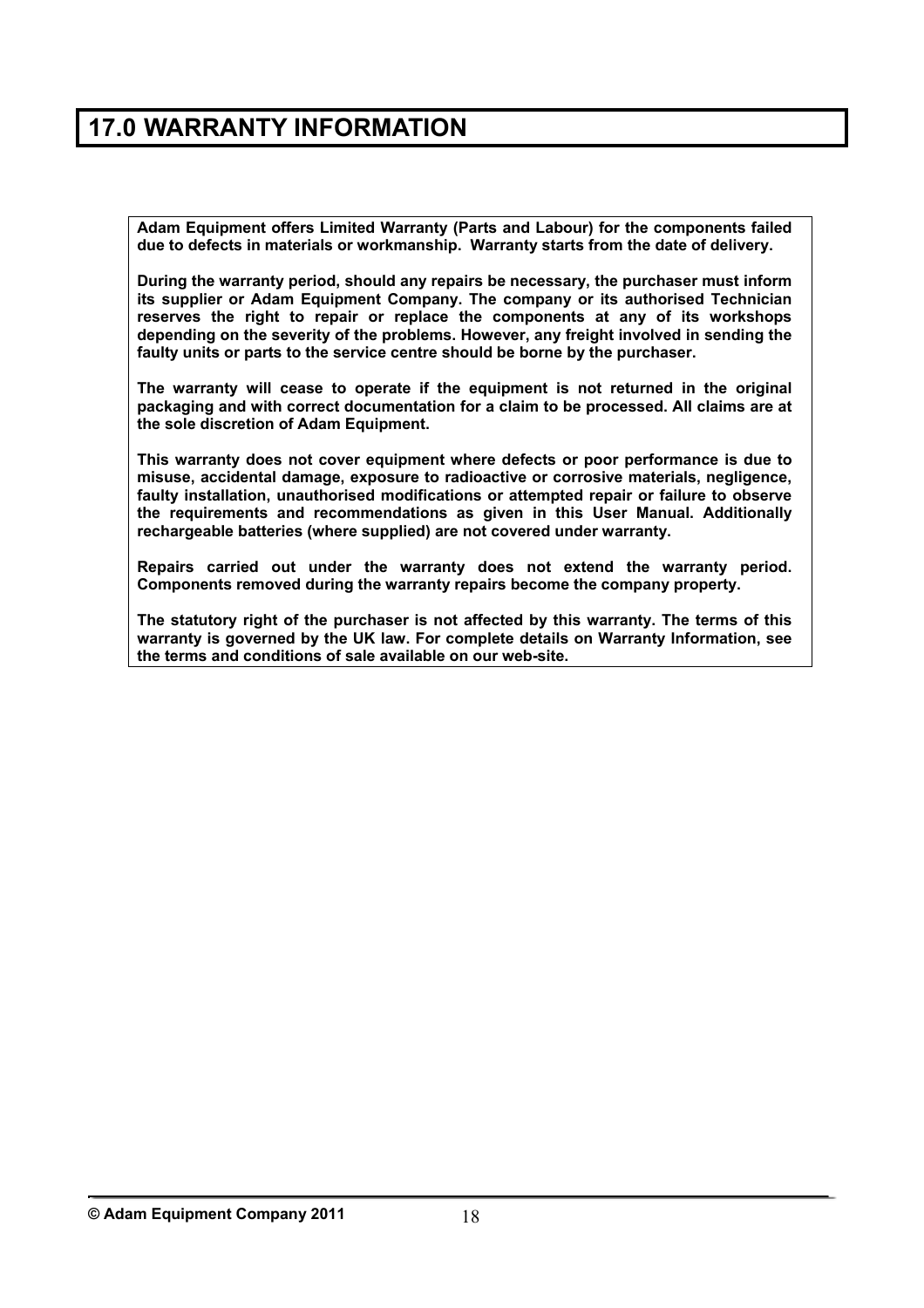#### **18.0 APPENDIX**

#### **Parameter Layout for WBZ Scales (Sec 13.0)**

Key functions while in the parameter setting section:<br> **[Tare]** Enter and store the value or optic

| [Tare] |  | Enter and store the value or option shown |  |
|--------|--|-------------------------------------------|--|
|--------|--|-------------------------------------------|--|

**[0]** Move to the next selection or parameter<br> **[→Z←]** Return to a previous parameter or return

**[Z]** Return to a previous parameter or return to weighing.

| Price /kg or /100g                                               | <b>Backlight</b>                                                 | <b>Auto Power Off</b>                                                     | <b>Currency</b>                                                  |
|------------------------------------------------------------------|------------------------------------------------------------------|---------------------------------------------------------------------------|------------------------------------------------------------------|
| Press the [0] key for 4 seconds while<br>in normal weighing mode | Press the [1] key for 4 seconds while<br>in normal weighing mode | Press the [2] key for 4 seconds while<br>in normal weighing mode          | Press the [4] key for 4 seconds while<br>in normal weighing mode |
| Press the [0] key to change                                      | Press the [0] key to change                                      | Press the [0] key to change                                               | Press the [0] key to change                                      |
| Unit kg<br>Unit 100g                                             | EL oFF<br>EL on<br>EL AU                                         | SLP <sub>0</sub><br>SLP <sub>1</sub><br>SLP <sub>5</sub><br><b>SLP 10</b> | nonE<br>€<br>$R$<br>$R$<br>¥                                     |
| Press the [Tare] key                                             | Press the [Tare] key                                             | Press the [Tare] key                                                      | Press the [Tare] key                                             |
|                                                                  |                                                                  |                                                                           |                                                                  |
| © Adam Equipment Company 2011                                    | 19                                                               |                                                                           |                                                                  |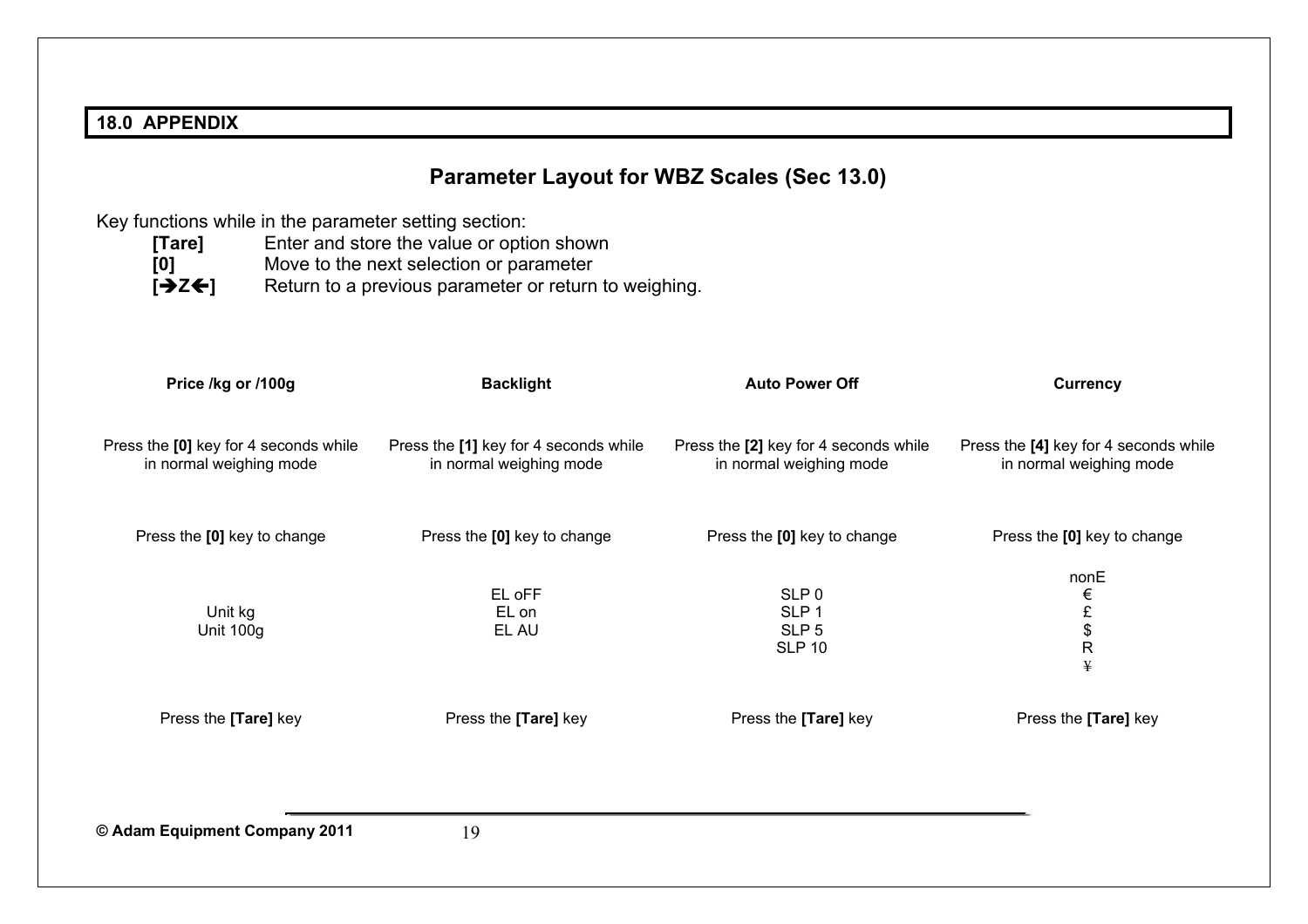#### **WEEE 2012/19/EU**



This device may not be disposed of in domestic waste. This also applies to countries outside the EU, per their specific requirements. Disposal of batteries (if fitted) must conform to local laws and restrictions.

Cet appareil ne peut être éliminé avec les déchets ménagers. L'élimination de la batterie doit être effectuée conformément aux lois et restrictions locales. Dieses Gerät nicht mit dem Hausmüll entsorgt.

Dispositivo no puede ser desechado junto con los residuos domésticos

Dispositivo non può essere smaltito nei rifiuti domestici.

#### **FCC / IC CLASS A DIGITAL DEVICE EMC VERIFICATION STATEMENT**

NOTE: This equipment has been tested and found to comply with the limits for a Class A digital device, pursuant to Part 15 of the FCC rules and Canadian ICES-003/NMB-003 regulation. These limits are designed to provide rea at his own expense.

#### **CALIFORNIA PROPOSITION 65 ‐ MANDATORY STATEMENT**

WARNING: This product includes a sealed lead‐acid battery which contains chemicals known to the State of California to cause cancer and birth defects or other reproductive harm.





Adam Equipment products have been tested with, and are always supplied with mains power adaptors which meet all legal requirements for the intended country or region of operation, including electrical safety,<br>interference and energy efficiency. As we often update adaptor products to<br>meet changing legislation it is not possible to refer to the exact model in t meet changing legislation it is not possible to refer to the exact model in this manual. Please contact us if you need specifications or safety information for your particular item. Do not attempt to connect or use an adaptor not supplied by us.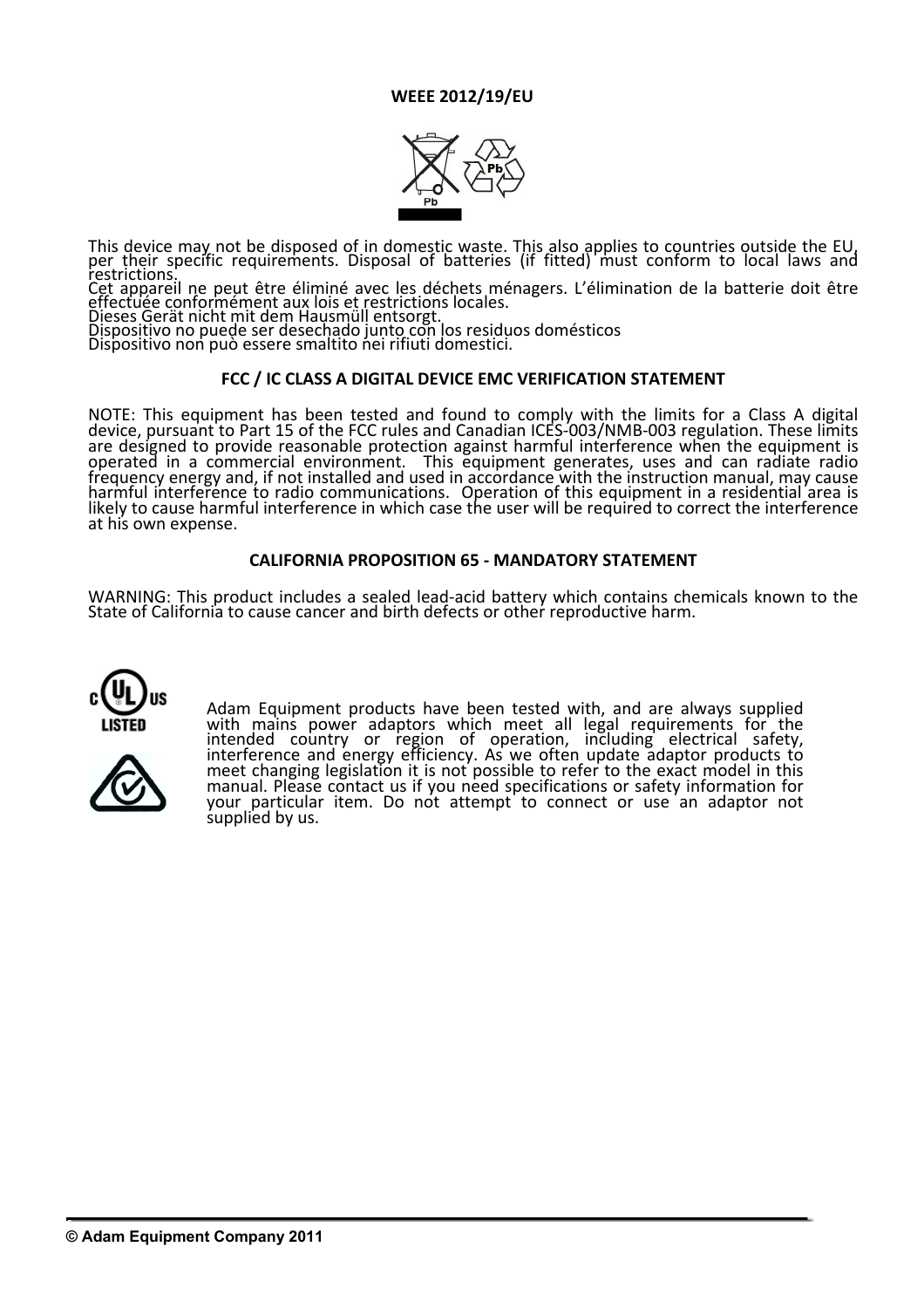**ADAM EQUIPMENT** is an ISO 9001:2008 certified global company with more than 40 years' experience in the production and sale of electronic weighing equipment.

Adam products are predominantly designed for the Laboratory, Educational, Health and Fitness, Retail and Industrial Segments. The product range can be described as follows:

- ‐Analytical and Precision Laboratory Balances
- ‐Compact and Portable Balances
- ‐High Capacity Balances
- ‐Moisture analysers / balances
- ‐Mechanical Scales
- ‐Counting Scales
- ‐Digital Weighing/Check‐weighing Scales
- ‐High performance Platform Scales
- ‐Crane scales

 $\mathsf{r}$ 

- ‐Mechanical and Digital Electronic Health and Fitness Scales
- ‐Retail Scales for Price computing
	- For a complete listing of all Adam products visit our website at

#### **www.adamequipment.com**

| Adam Equipment Co. Ltd.        | <b>Adam Equipment Inc.</b>     | AE Adam GmbH.                   |
|--------------------------------|--------------------------------|---------------------------------|
| Maidstone Road, Kingston       | 1, Fox Hollow Rd.              | Instenkamp 4                    |
| Milton Keynes                  | 06478                          | D-24242 Felde                   |
| <b>MK10 0BD</b>                |                                |                                 |
| UK                             | <b>USA</b>                     | Germany                         |
| Phone:+44 (0)1908 274545       | Phone: +1 203 790 4774         | Phone +49 (0)4340 40300 0       |
| Fax: +44 (0)1908 641339        | Fax: +1 203 792 3406           | Fax: +49 (0)4340 40300 20       |
| e-mail:                        | e-mail:                        | e-mail:                         |
| sales@adamequipment.co.uk      | sales@adamequipment.com        | sales@adamequipment.co.za       |
| Adam Equipment S.A. (Pty) Ltd. | Adam Equipment (S.E. ASIA) PTY | Adam Equipment (Wuhan) Co. Ltd. |
| 7 Megawatt Road,               | <b>Ltd</b>                     | A Building East Jianhua         |
| Spartan EXT 22                 | 2/71 Tacoma Circuit            | Private Industrial Park         |
| Kempton Park,                  | <b>CANNING VALE 6155</b>       | Zhuanyang Avenue                |
| Johannesburg,                  | Perth                          | Wuhan Economic & Technological  |
| Republic of South Africa       | Western Australia              | Development Zone                |
|                                |                                | 430056 Wuhan                    |
|                                |                                | P.R.China                       |
| Phone +27 (0)11 974 9745       | Phone: +61 (0) 8 6461 6236     | Phone: + 86 (27) 59420391       |
| Fax: +27 (0)11 392 2587        | Fax +61 (0) 8 9456 4462        | Fax + 86 (27) 59420388          |
|                                |                                |                                 |
| e-mail:                        | e-mail:                        | e-mail:                         |